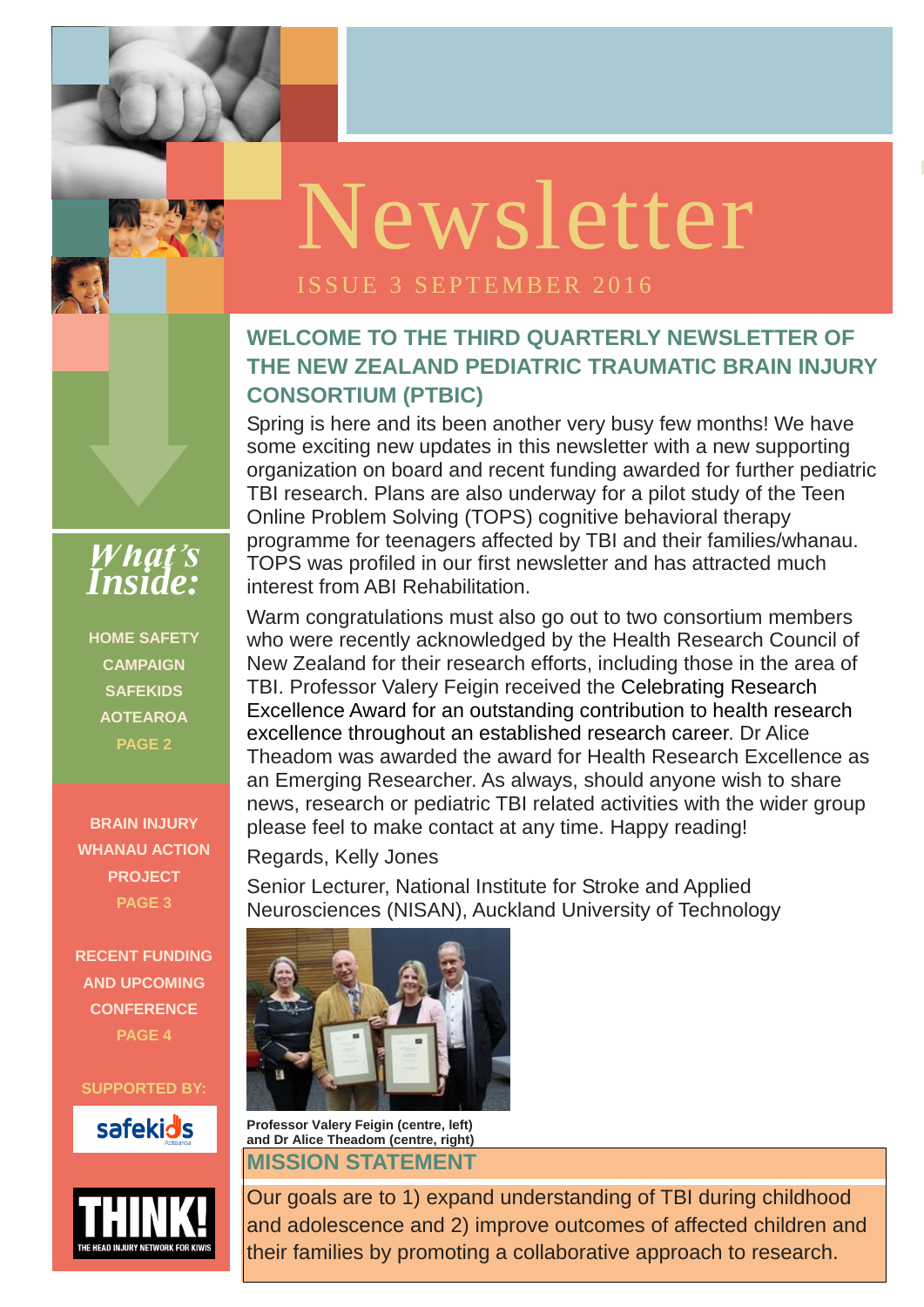Links have recently been made with Safekids Aotearoa, a national injury prevention service that comes under the umbrella of Starship Child Health. Following attendance at a recent workshop and discussions with Heather Robertson, Policy Analyst, it became very clear that Safekids Aotearoa and the Consortium have overlapping interests in children's health and injury prevention. Heather's current role involves analyzing data and critiquing literature to support Safekids Aotearoa's programmes, campaigns and resource development. She also undertakes advocacy work, including writing submissions to seek inclusion of child unintentional injury prevention strategies in policies and regulations/legislation. Her efforts help guide and inform child injury prevention stakeholders and decision makers, media, community organisations and individuals in their efforts to minimise the risk of unintentional injuries to children. Heather has a varied work background including working life as an Occupational Therapist, Community Development Officer for an NGO, in child focused health research teams and teaching at AUT University in the Ethics and Health Promotion fields. Heather holds a Master in Public Health and is passionate about preventing unintentional injuries to children. We look forward to liaising closely with Heather and the team at Safekids Aotearoa to identify collaborative efforts in the field of pediatric TBI.

On average 48 children aged between 0-14 years die each year and a further 231 a month are hospitalized due to an unintentional injury sustained in a home. Children under 5 account for 88% of these deaths and 58% of hospitalizations. Safekids Aotearoa is the national child unintentional injury prevention service and a member of Safekids Worldwide. This is an international collaboration of 26 countries that share evidencebased programmes and information on new ways to prevent injuries to children. Safekids Aotearoa's mission is to reduce the incidence and severity of unintentional injuries to children aged 0-14 years. Our vision is to see children in New Zealand enjoy their childhood without being adversely effected by an unintentional injury. Our work to prevent unintentional injuries focuses on a wide range of unintentional injuries including the prevention of falls, car passenger, pedestrian, and cycling injuries. Safekids Aotearoa is hoping to run a threeyear campaign in partnership with ACC and the Starship Foundation to promote injury prevention strategies in the home. A wide range of free resources are being developed including a flip chart for health professionals, a home safety checklist, an infographic, posters, fridge magnet and a guide and summary sheet of key recommendations for child safe rental properties. For further information about Safekids Aotearoa and available resources visit [www.safekids.nz](http://www.safekids.nz/)

> **afekids ME**

'HAKARITE

**AINGA HEI** 

**HAUMARU** 

safekids

**MAKE** 

**YOUR HOME** 

**SAFETY ZONE** 







### **'Make Your Home a Safety Zone' Campaign**



### **Heather Robertson Policy Analyst Safekids Aotearoa**



**Advisor**

### **Supporting Organization Profile** SAFEKIDS AOTEAROA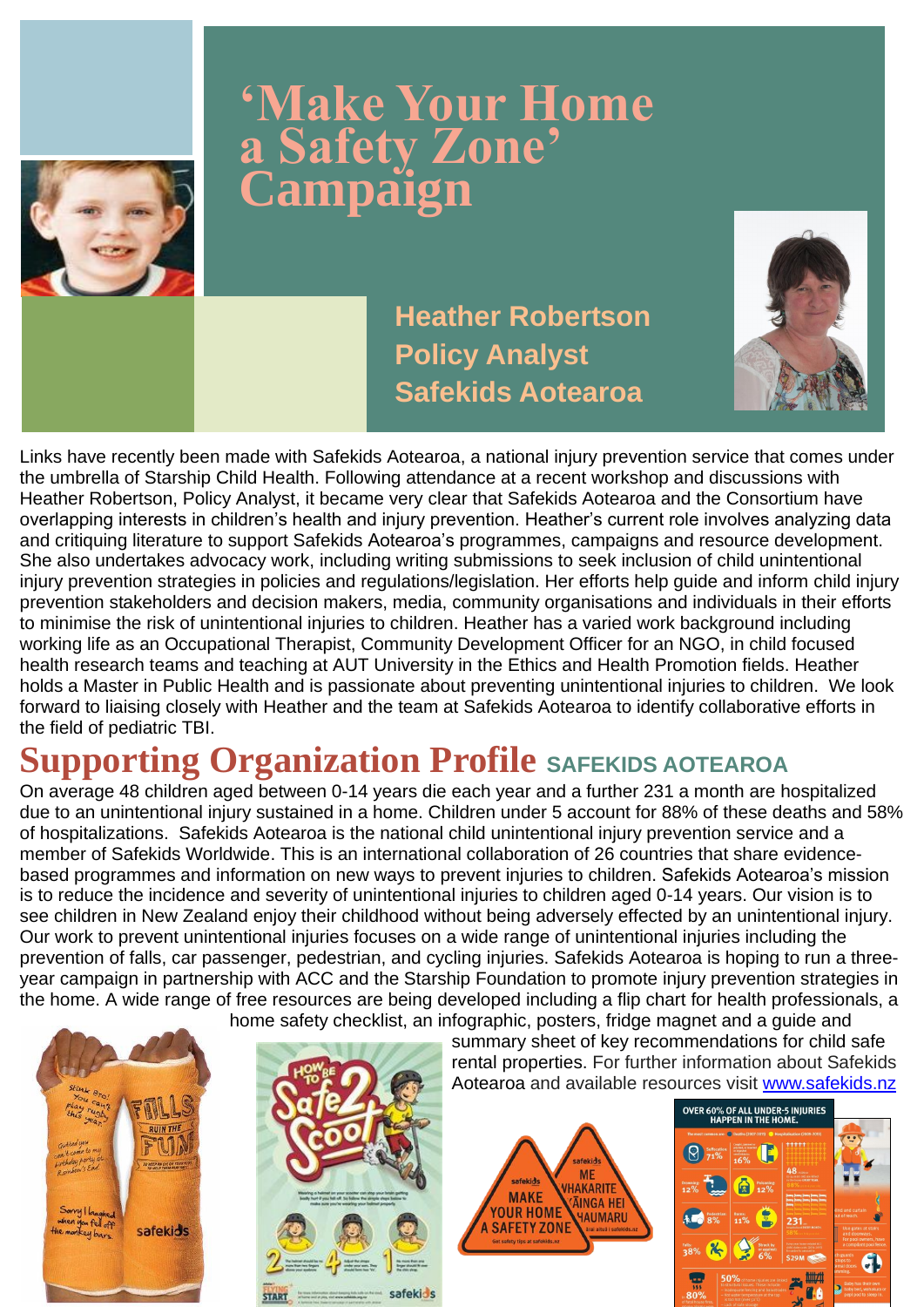The Brain Injury Whānau Action Project may be of interest to those in the consortium. The BIWAP consists of a group of family members who have come together with the support of the Brain Injury Association (Auckland). Our work is based in South Auckland and we initially brought families together, where an adult had sustained a serious brain injury, to see what could be done to improve the lives of families. Our mission is to educate and strengthen ourselves in order to educate and strengthen others. The work began as a Māori-centred Community-Based Participatory Research project and now continues as a community project.

From the beginning the co-researchers were clear that they wanted education for themselves, for their children and for their families, and to also bring this information to other groups such as GPs, case managers and rehabilitation providers. To achieve this we ran a wānanga (marae-based weekend workshop) at Weraroa Marae (see photos). We brought together people from 17 families – this included children, people with brain injuries, grandparents, adult siblings - basically whānau – and we had a number of speakers who were a mix of survivors, family members and health researchers and professionals. The key topics that were covered were Relationships, Fatigue, Neurorehabilitation, Neuropsychological Assessment, Advocacy and physical wellbeing. All of the speakers were videoed so that their information can be shared more widely. Since the wānanga we've kept going with projects that we saw were needed. We've set up a Facebook page (Brain Injury Whānau Action Project) where we post information that can be of use to families. We managed to get sponsorship for 10 people to attend a comprehensive fourday brain injury rehabilitation training course with Barry Willer and Duncan Babbage. Our videos are available on youtube and our Facebook page, and right now we're partnering with the Parenting Place to run a Building Awesome Whanau course for families who are living with brain injury. Our next wānanga is planned for November 19-20 and will include speakers talking about rehabilitation and community re-integration (Barry Willer), child brain injury (Hinemoa Elder), nutrition and the brain (Clare Wall) and the functioning of the brain (Rosamund Hill) – plus there will be more. Everything that we do has been provided free to families. This has been possible through the sponsorship of ABI Rehabilitation for our wānanga, and the support of a number of providers for the 4-day training (Healthvision, APM Workcare, Healthcare Rehabilitation and Active Physio). We've also appreciated donations through our givealittle page. If you'd like to get a sense of the wānanga there's a two minute video on the givealittle page [\(https://givealittle.co.nz/cause/biwap\)](https://givealittle.co.nz/cause/biwap) and you can get in touch with us directly via the Facebook page.











Huhana Hickey being presented with a koha from her cousin Leeanne Wharepapa Webb

### **Brain Injury Whanau Action Project (BIWAP)**

### **ELISA LAVELLE**